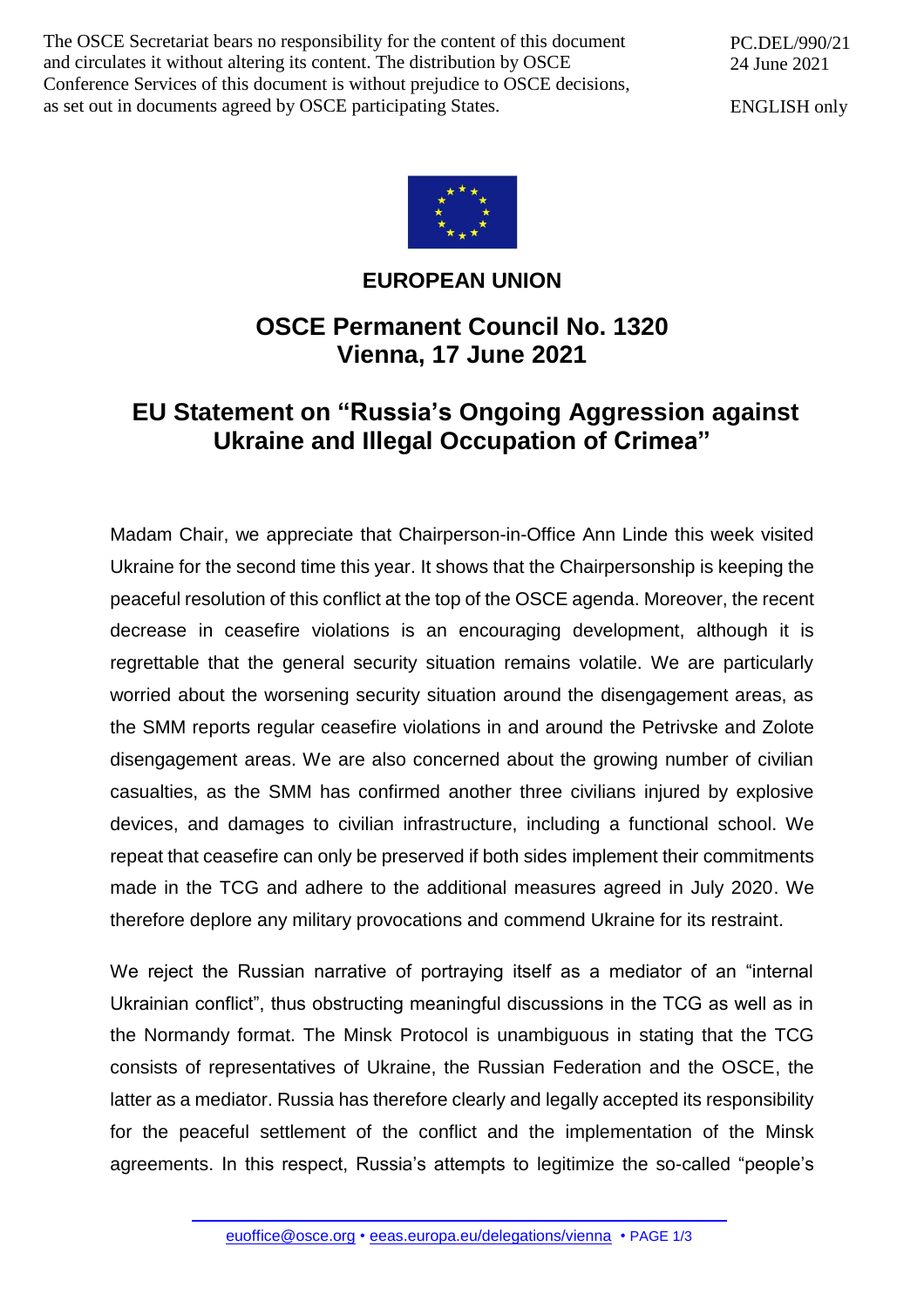republics" in eastern Ukraine are not constructive. We therefore urge Russia, as a party to the conflict, to take responsibility for its actions and to engage in the discussions on the implementation of the Minsk agreements in good faith.

We also regret that Russia is still not engaging meaningfully in the discussions under the Vienna Document regarding their unusual military build-up close to its border with Ukraine and in the illegally annexed Crimea. It is worrying to hear reports indicating that a large part of the Russian troops and equipment seem to remain in the area, despite the Russia's previous announcement to withdraw its troops. We once again urge Russia to meet its commitments under the Vienna Document and to provide more transparency on the remaining forces and equipment as well as the process of their planned withdrawal.

The unprecedented restrictions that the SMM is facing on its freedom of movement is also deeply worrying as it affects the SMM's ability to fulfil its mandate. The SMM is being denied access on an almost daily basis in the areas under effective control of the Russia-backed armed formations and their UAVs are constantly subjected to jamming. We urge Russia to use its considerable influence over the armed formations it backs in order to make sure that all restrictions on the SMM's freedom of movement are removed so that the SMM and its assets can have safe and secure access to the entire territory of Ukraine, including Crimea.

We deplore the issuing of Russian passports on a massive scale to Ukrainian citizens in a simplified and selective manner. We are also concerned that children are now required by the Russia-backed armed formations to show a passport, instead of only a birth certificate, when crossing the line of contact. These measures violate the sovereignty of Ukraine, contradict the objectives of the Minsk Agreements and impede a future reintegration process.

The EU remains firm in its call on all sides to swiftly and fully implement the Minsk agreements and honour their commitments in full in order to achieve a sustainable political solution to the conflict in line with the OSCE principles and commitments. We call on Russia to fully assume its responsibility in this regard and to use its considerable influence over the armed formations it backs to meet the Minsk commitments in full. Respect for these principles and commitments must be restored. We again call on